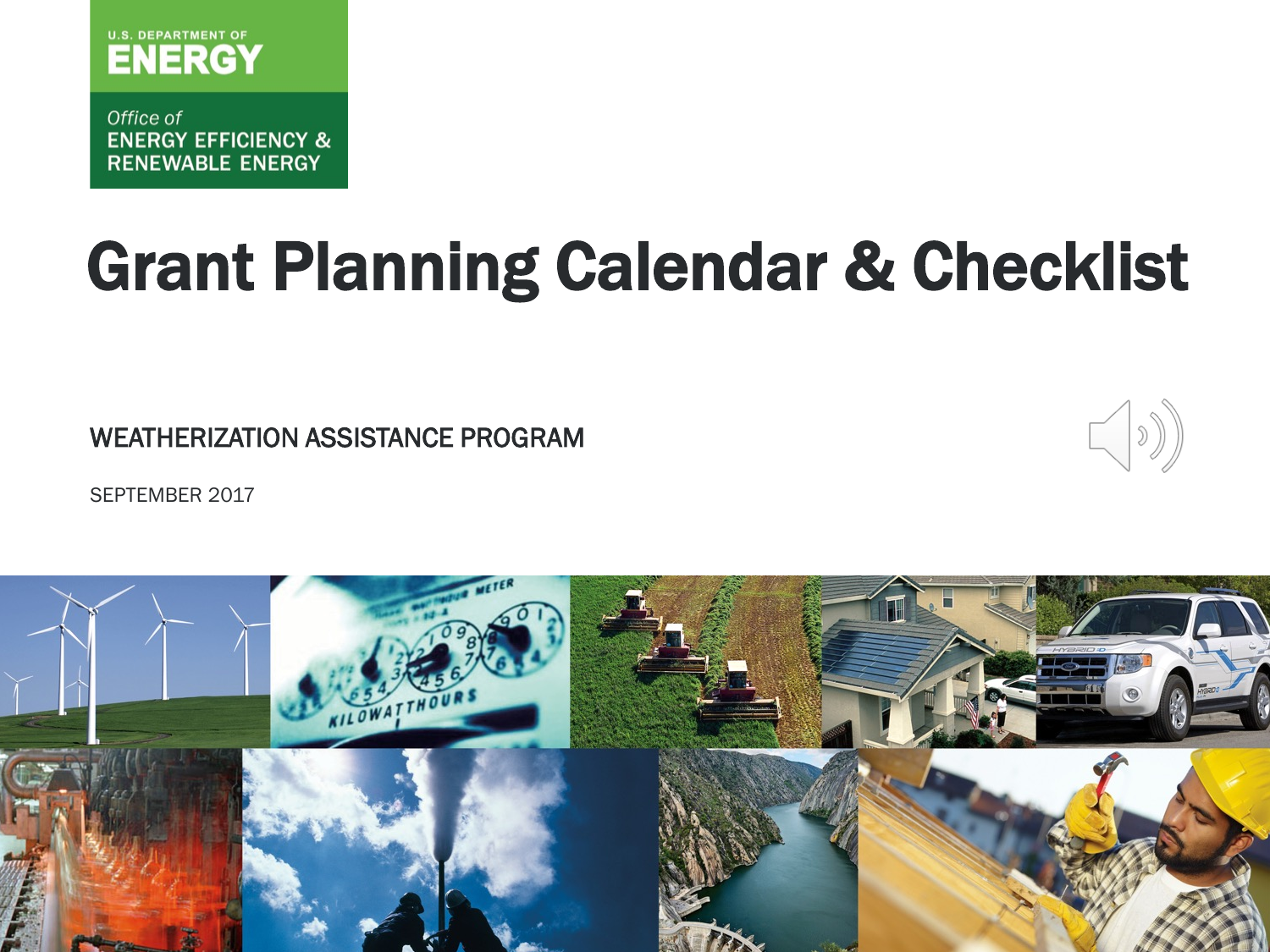### Importance of Planning

- The Weatherization Assistance Program (WAP) grant application submission is an extensive process requiring numerous materials to document process and procedures, such as:
	- Staffing
	- Budgeting
	- Health & Safety (H&S) Plan
	- Training & Technical Assistance (T&TA) Plan
	- Monitoring Plan
	- Field Guides and Program Operational Manuals (i.e. financial, policies and procedures)

With these requirements, it is critical to engage your Weatherization Network to review the annual grant application plan components and discuss required program updates PRIOR to starting your plan development.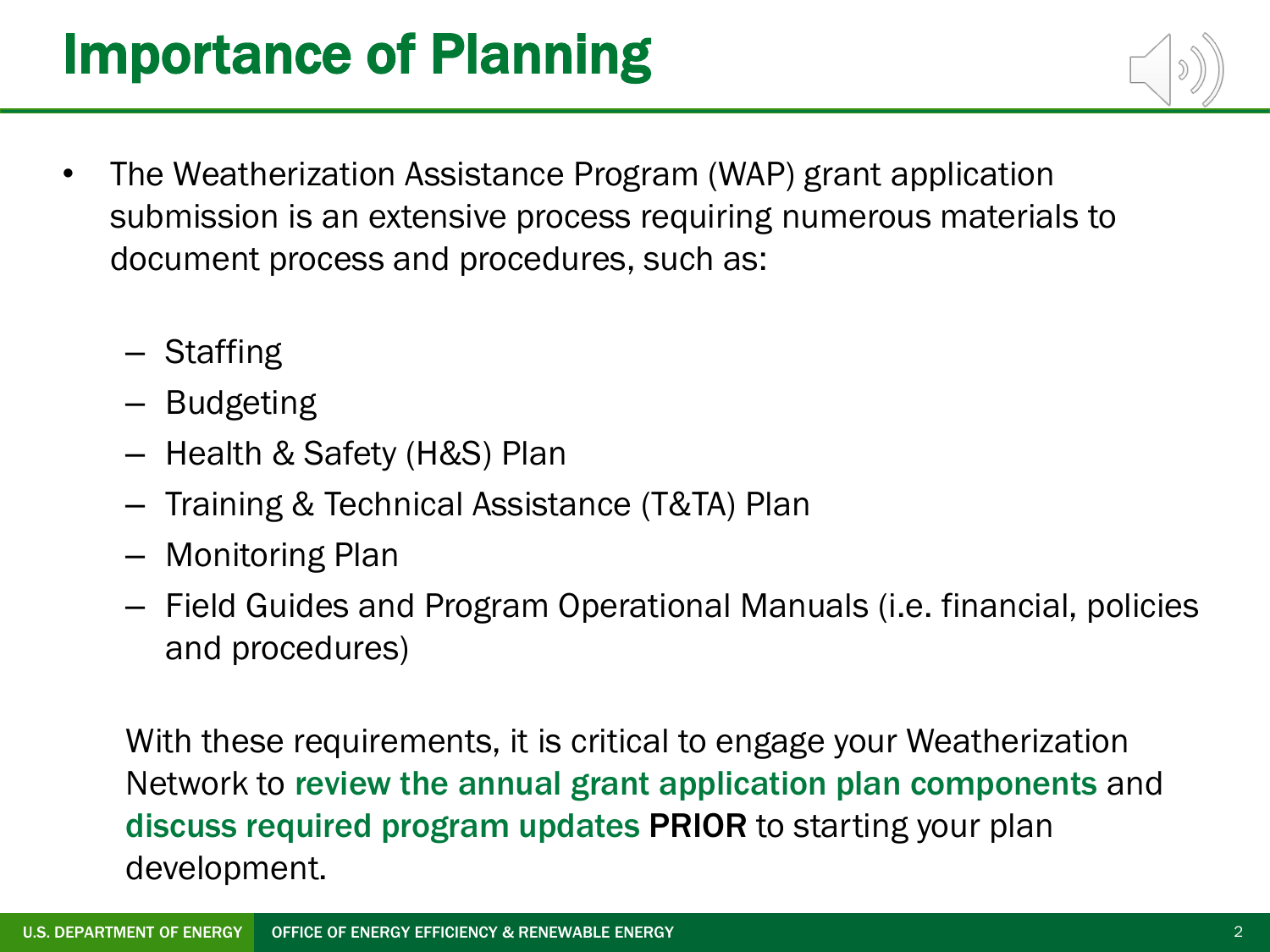## Importance of Planning

• Grantees must have all key program materials updated and prepared prior to developing their Annual Grant Application Package to ensure pre-review and submission processes result in timely approvals for grant awards.

### • Early planning and preparation assures:

- reduced negotiated changes.
- development of an acceptable application package more efficiently.
- funding is available at the start of the program year, providing a positive impact on both production and expenditures for your grant.
- flexibility to manage unforeseen changes in the Program and reduce the burden of the impact of the change (i.e. budget modifications).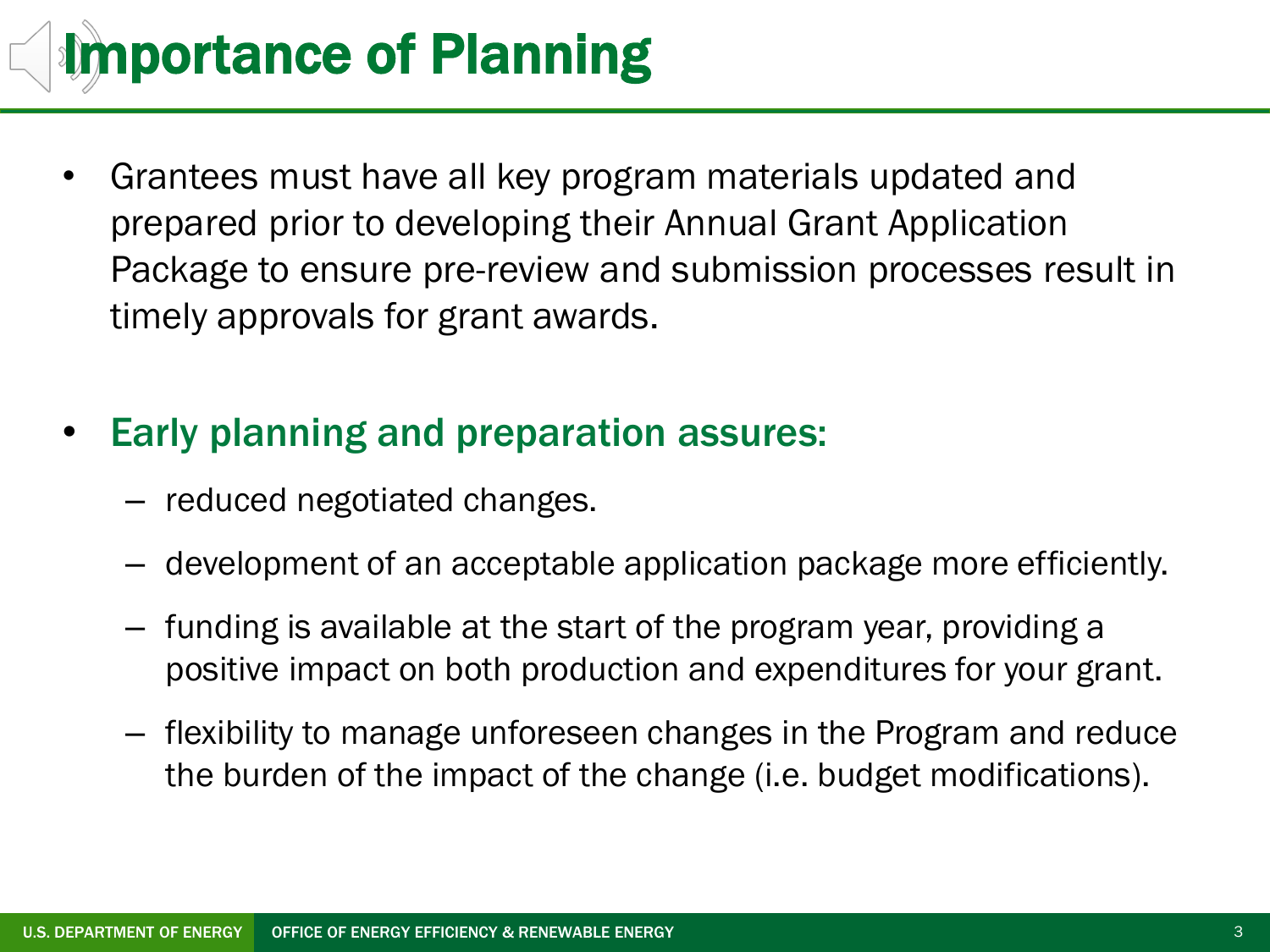# Lack of Planning

### Lack of planning and early preparation can result in:

- Delays in submitting grant application plans due to missing required elements (public hearing transcripts, etc.).
- Extended application review & multiple revisions.
- Delays in receiving approval and funds.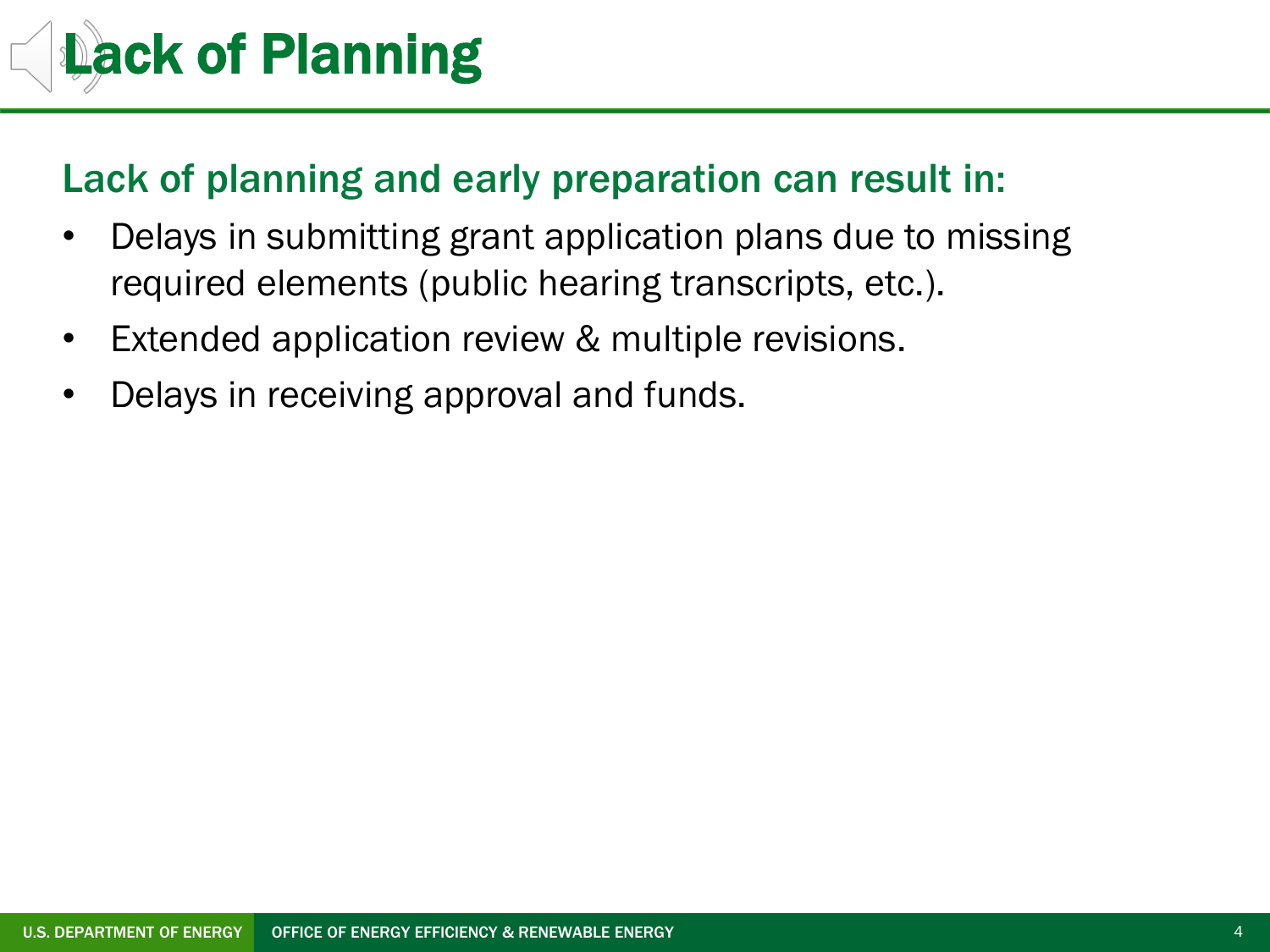

- Categorize planning and development tasks by major topic:
	- Application Development
	- Communications with Subgrantees, PAC, etc.
	- Financial
	- Health & Safety
	- Material Development
	- Monitoring
	- Reporting
	- Training & Technical Assistance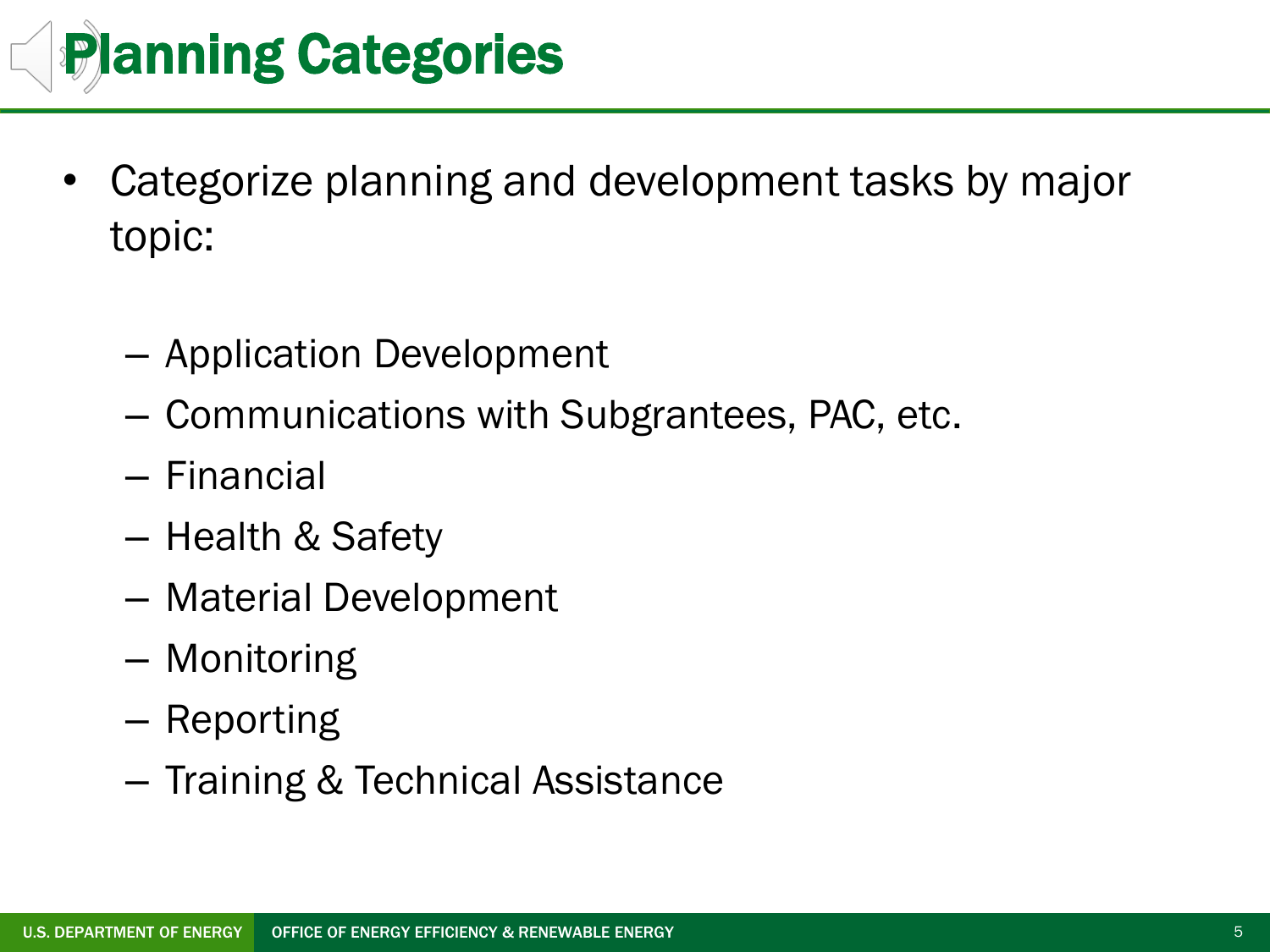#### **|First Month Tasks (July)**  $\overline{\Box}$

| <b>TASK</b>                                                                                                                          | <b>TASK CATEGORY</b>           | <b>DUE DATE</b>                       |
|--------------------------------------------------------------------------------------------------------------------------------------|--------------------------------|---------------------------------------|
| Submit the Quarterly Federal Financial Report (FFR) and<br><b>Quarterly Program Report (QPR) in PAGE.</b>                            | Reporting                      | 30 days after the<br>end of the grant |
| Submit the Annual T&TA, Monitoring and Leveraging<br><b>Report</b> for the previous Program Year in PAGE.                            | Reporting                      | 90 days after the<br>end of the grant |
| Review and plan program operational materials (field<br>guides, policies & procedures).                                              | <b>Application Development</b> | By the end of the<br>month            |
| Submit any Variance Requests for SWS and energy<br>audits for the new grant.                                                         | <b>Technical Materials</b>     | By the end of the<br>month            |
| Establish a communications schedule with Subgrantee<br>Network (monthly, bi-monthly, quarterly calls and/or in-<br>person meetings). | Communications                 | By the end of the<br>month            |
| Update any specific information on your program's<br>website (eligibility requirements, state plan, forms, etc.)                     | Communications                 | By the end of the<br>month            |
| Finalize monitoring materials (if updating is needed) and<br>schedules. Distribute monitoring schedule to the<br>network.            | Monitoring                     | By the end of the<br>month            |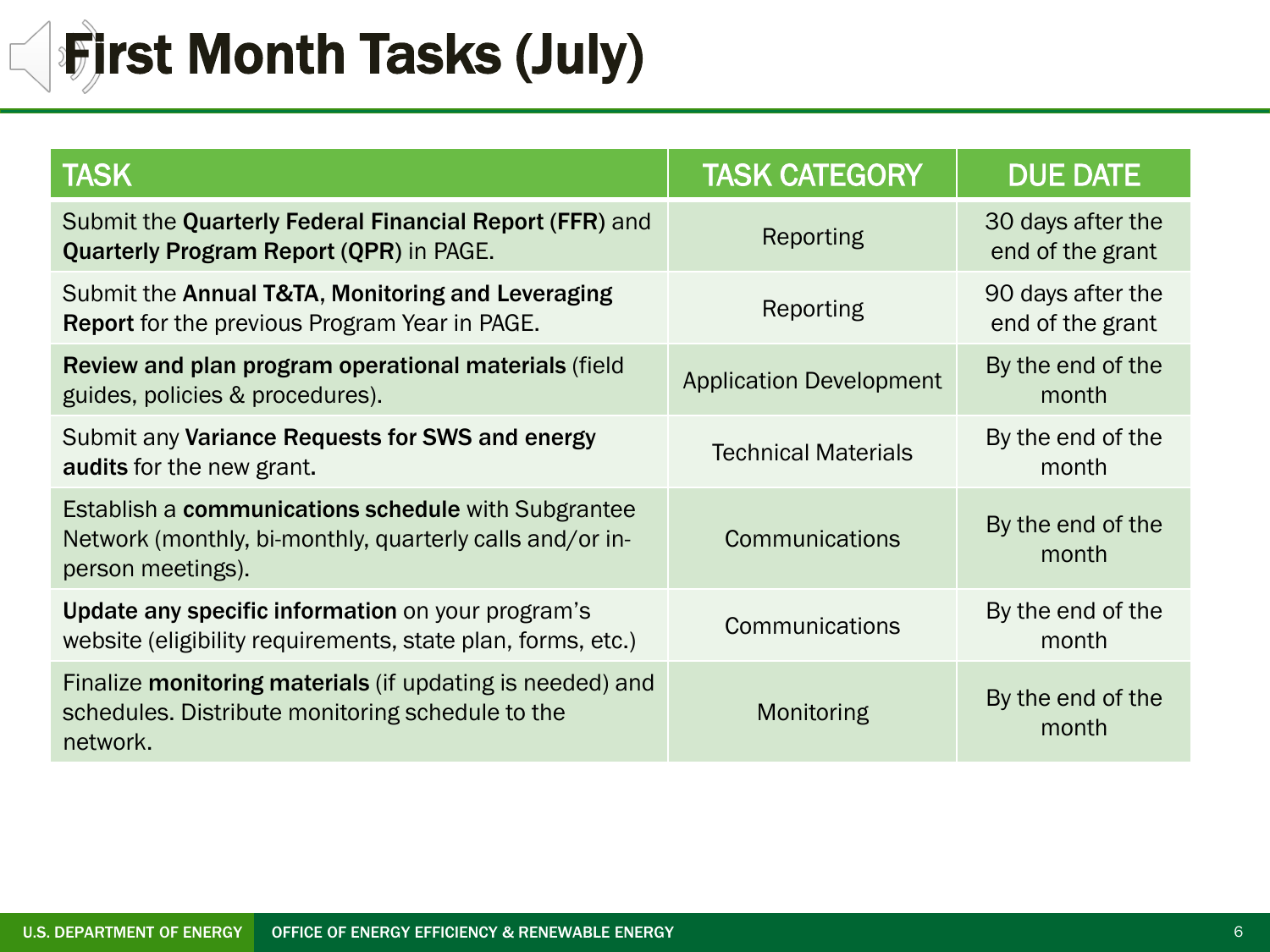### Second Month Tasks (August)

| <b>TASK</b>                                                                                                                                                                                                                                                                                     | <b>TASK CATEGORY</b> | <b>DUE DATE</b>               |
|-------------------------------------------------------------------------------------------------------------------------------------------------------------------------------------------------------------------------------------------------------------------------------------------------|----------------------|-------------------------------|
| Launch monthly meetings (call/webinar) with<br>Subgrantee executive level representatives.                                                                                                                                                                                                      | Communications       | By the end of<br>the month    |
| Finalize any changes to Subgrantee and/or contractor<br>contracts. Issue contracts for Subgrantee signatures and<br>upon return - begin production period.                                                                                                                                      | Financial            | 1 <sup>st</sup> week of month |
| Record completed monitoring visits (financial, technical<br>or administrative/programmatic) and track any<br>monitoring findings, concerns, recommendations,<br>commendations, best practices, corrective actions,<br>deliverables, technical assistance, training provided and<br>resolutions. | Monitoring           | Per schedule                  |
| Share final training schedule with network.                                                                                                                                                                                                                                                     | <b>Training</b>      | 3 <sup>rd</sup> week of month |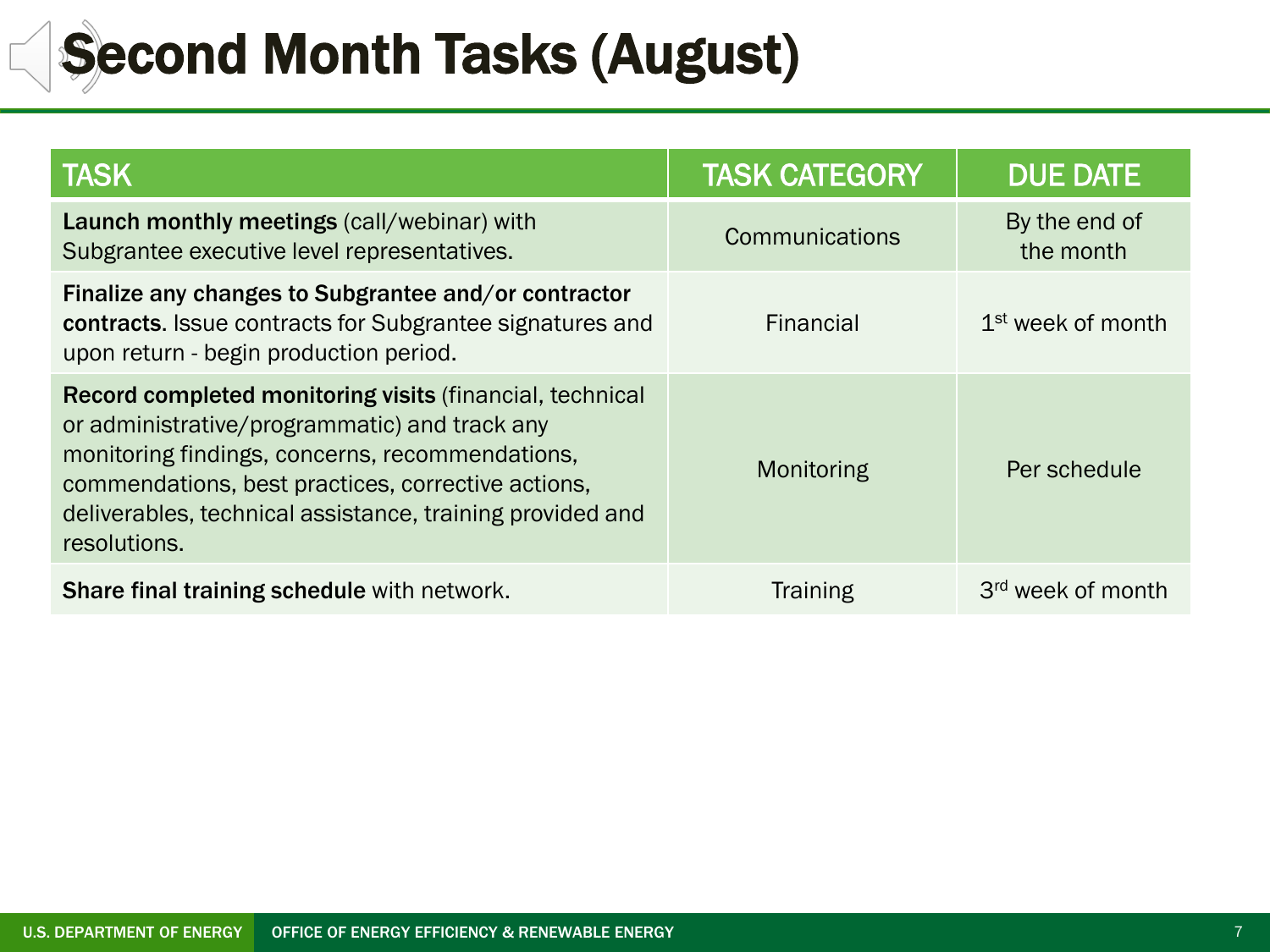## **Third Month Tasks (September)**

| <b>TASK</b>                                                                                                                                                        | <b>TASK CATEGORY</b> | <b>DUE DATE</b>            |
|--------------------------------------------------------------------------------------------------------------------------------------------------------------------|----------------------|----------------------------|
| Submit the annual Historic Preservation report in PAGE.<br>The Historic Preservation report for the reporting period<br>$9/1 - 8/31$ is due no later than $9/15$ . | Reporting            | 9/15                       |
| Record completed monitoring visits (financial, technical<br>or administrative/programmatic) and track any<br>monitoring assessments and required actions.          | Monitoring           | By the end of the<br>month |
| Ensure monitoring deficiencies are tracked to resolution<br>for previous monitoring visits.                                                                        | Monitoring           | By the end of the<br>month |
| Update monitoring schedule and ensure reports are<br>issued within 30 days of visit.                                                                               | Monitoring           | By the end of the<br>month |
| Implement any training courses and track completions<br>and certifications.                                                                                        | <b>Training</b>      | By the end of the<br>month |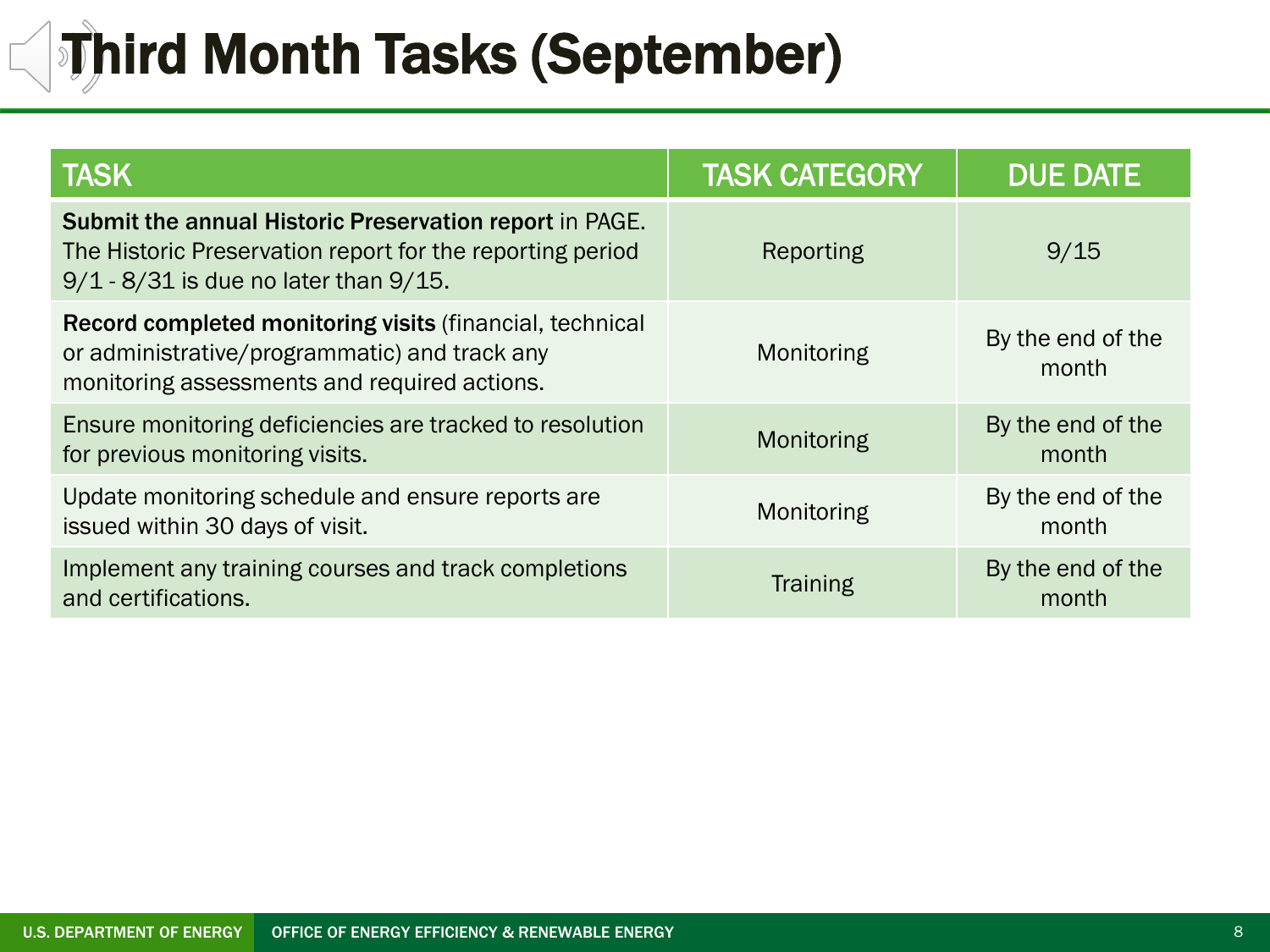### Fourth Month Tasks (October)

| <b>TASK</b>                                                                                                                                                      | <b>TASK CATEGORY</b> | <b>DUE DATE</b>                         |
|------------------------------------------------------------------------------------------------------------------------------------------------------------------|----------------------|-----------------------------------------|
| <b>Complete Quarterly Federal Financial Report (FFR) and</b><br><b>Quarterly Performance Report (QPR).</b>                                                       | Reporting            | 30 days after the<br>end of the quarter |
| Review spending and production benchmarks to identify<br>any potential issues. Review waiting lists and determine<br>any needed program changes.                 | Reporting            | By the end of the<br>month              |
| Hold webinar with Subgrantee network to discuss<br>activities/questions.                                                                                         | Communications       | Mid-quarter                             |
| <b>Record completed monitoring visits (financial, technical or</b><br>administrative/programmatic) and track any monitoring<br>assessments and required actions. | Monitoring           | Per schedule                            |
| <b>Ensure monitoring deficiencies are tracked to resolution</b><br>for previous monitoring visits.                                                               | Monitoring           | <b>Monthly</b>                          |
| Continue to track and resolve monitoring deficiencies,<br>identify trends and adherence to Corrective Action Plans.                                              | Monitoring           | End of quarter                          |
| Implement any training courses and track completions and<br>certifications.                                                                                      | <b>Training</b>      | Monthly                                 |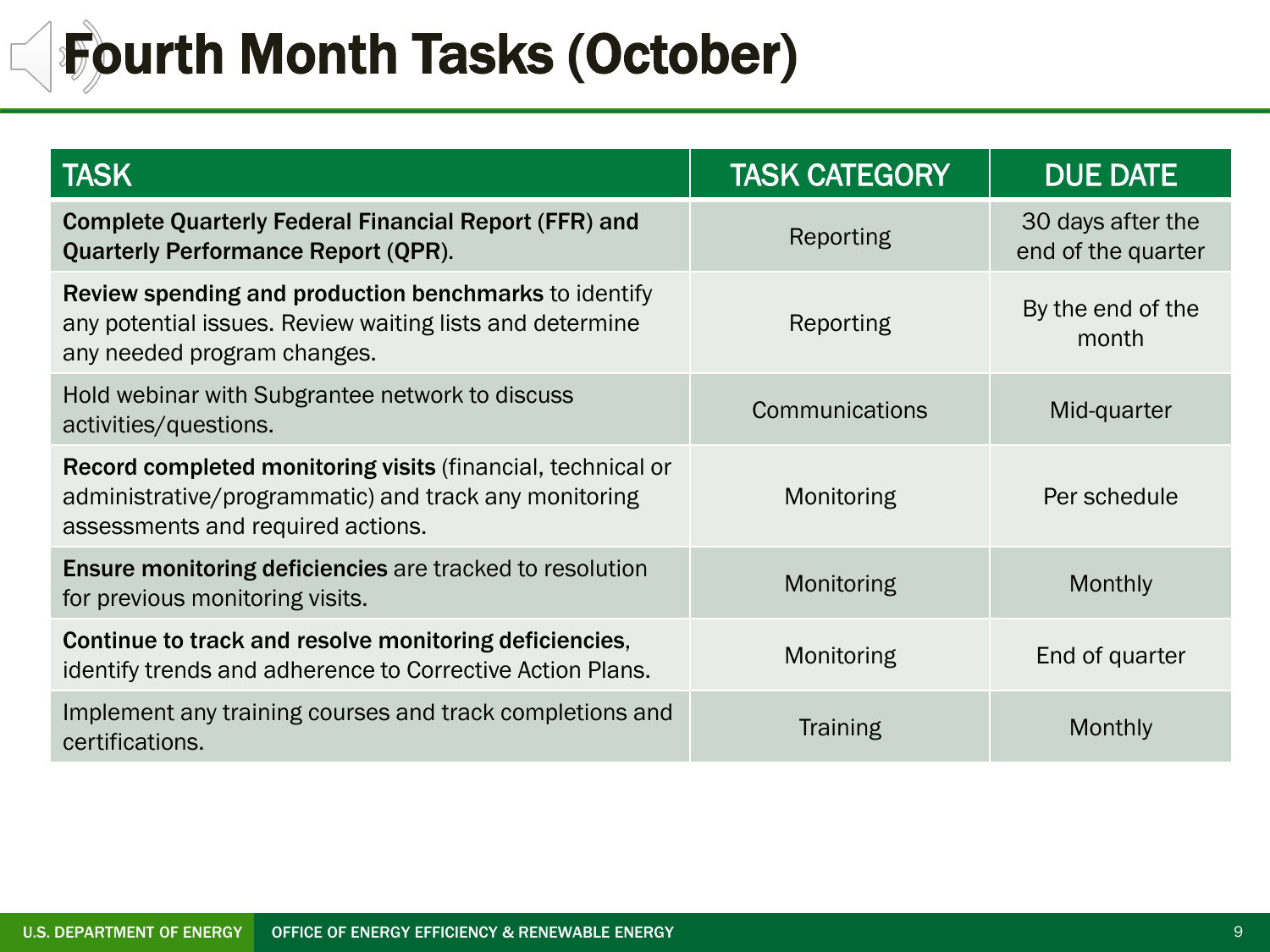#### **Fifth Month Tasks (November)**  $\overline{\phantom{a}}$

| <b>TASK</b>                                                                                                                                                                                                                                                       | <b>TASK CATEGORY</b>       | <b>DUE DATE</b>                         |
|-------------------------------------------------------------------------------------------------------------------------------------------------------------------------------------------------------------------------------------------------------------------|----------------------------|-----------------------------------------|
| Hold meeting with technical staff (crews, crew leaders,<br>program managers) with representatives from all<br>Subgrantees. Select a topic to discuss with the group. Any<br>suggestions/best practices are submitted to technical<br>committee for consideration. | Communications             | 30 days after the<br>end of the quarter |
| Hold discussions on field guides, energy audits, etc. and hold<br>a training with the technical audience.                                                                                                                                                         | <b>Technical Materials</b> | Quarterly                               |
| Record completed monitoring visits (financial, technical or<br>administrative/programmatic) and track any monitoring<br>assessments and required actions.                                                                                                         | Monitoring                 | By the end of the<br>month              |
| Update monitoring schedule and ensure reports are issued<br>within 30 days of visit.                                                                                                                                                                              | Monitoring                 | Per Schedule                            |
| Continue to track and resolve monitoring deficiencies,<br>identify trends and adherence to Corrective Action Plans.                                                                                                                                               | Monitoring                 | End of quarter                          |
| Implement any training courses and track completions and<br>certifications                                                                                                                                                                                        | <b>Training</b>            | Monthly                                 |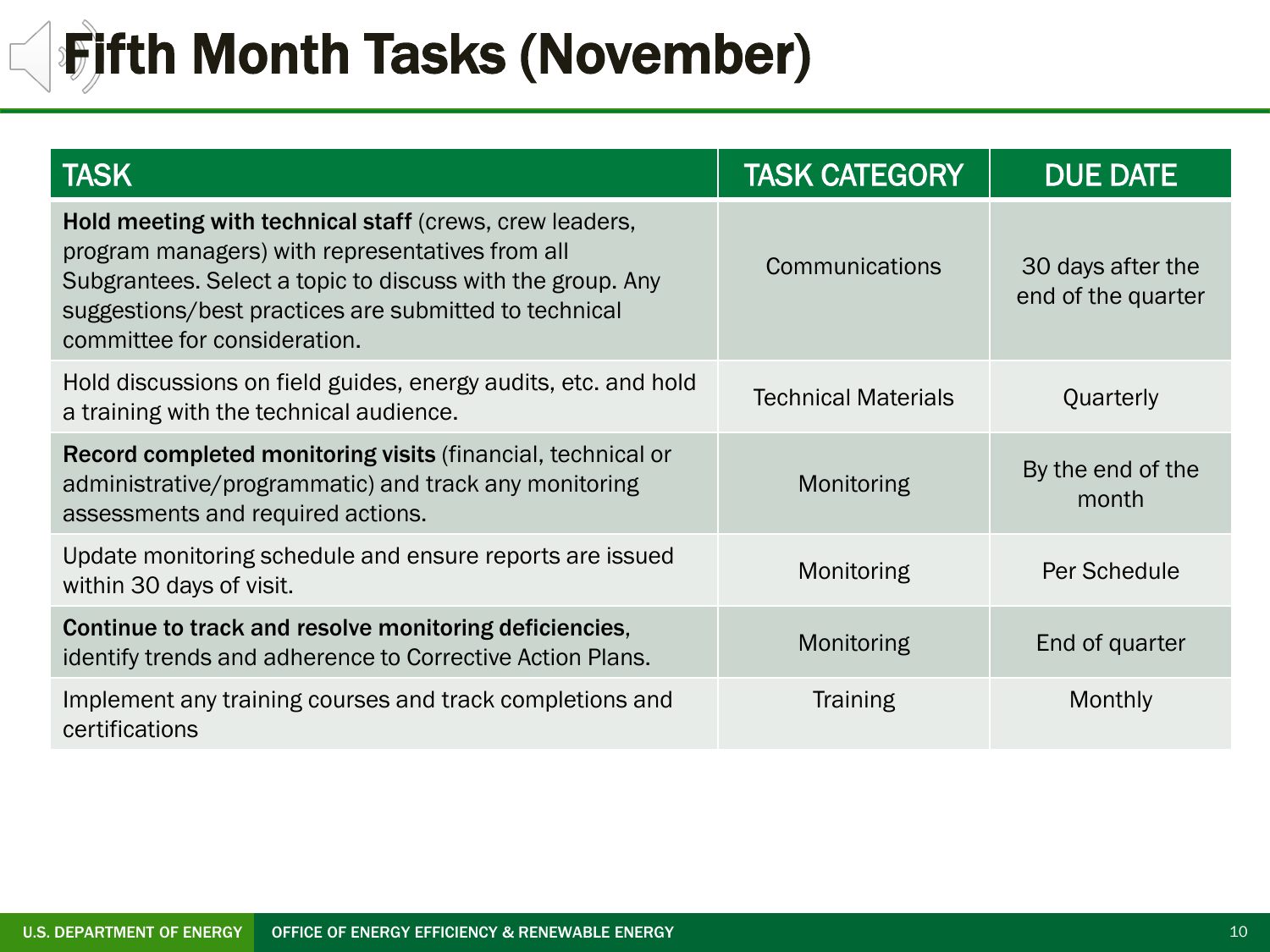#### Sixth Month Tasks (December) $\Box$

| <b>TASK</b>                                                                                                                                               | <b>TASK CATEGORY</b>       | <b>DUE DATE</b>            |
|-----------------------------------------------------------------------------------------------------------------------------------------------------------|----------------------------|----------------------------|
| Update Master File section of application (Sections V.5.1,<br>V.5.2, V.5.3 and V.8.4) based on technical feedback received.                               | Application<br>Development | By the end of the<br>month |
| Record completed monitoring visits (financial, technical or<br>administrative/programmatic) and track any monitoring<br>assessments and required actions. | Monitoring                 | Per Schedule               |
| Continue tracking identified deficiencies to resolution.                                                                                                  | Monitoring                 | Ongoing                    |
| Implement your risk assessment analysis.                                                                                                                  | Monitoring                 | By the end of the<br>month |
| Implement any training courses and track completions and<br>certifications.                                                                               | <b>Training</b>            | By the end of the<br>month |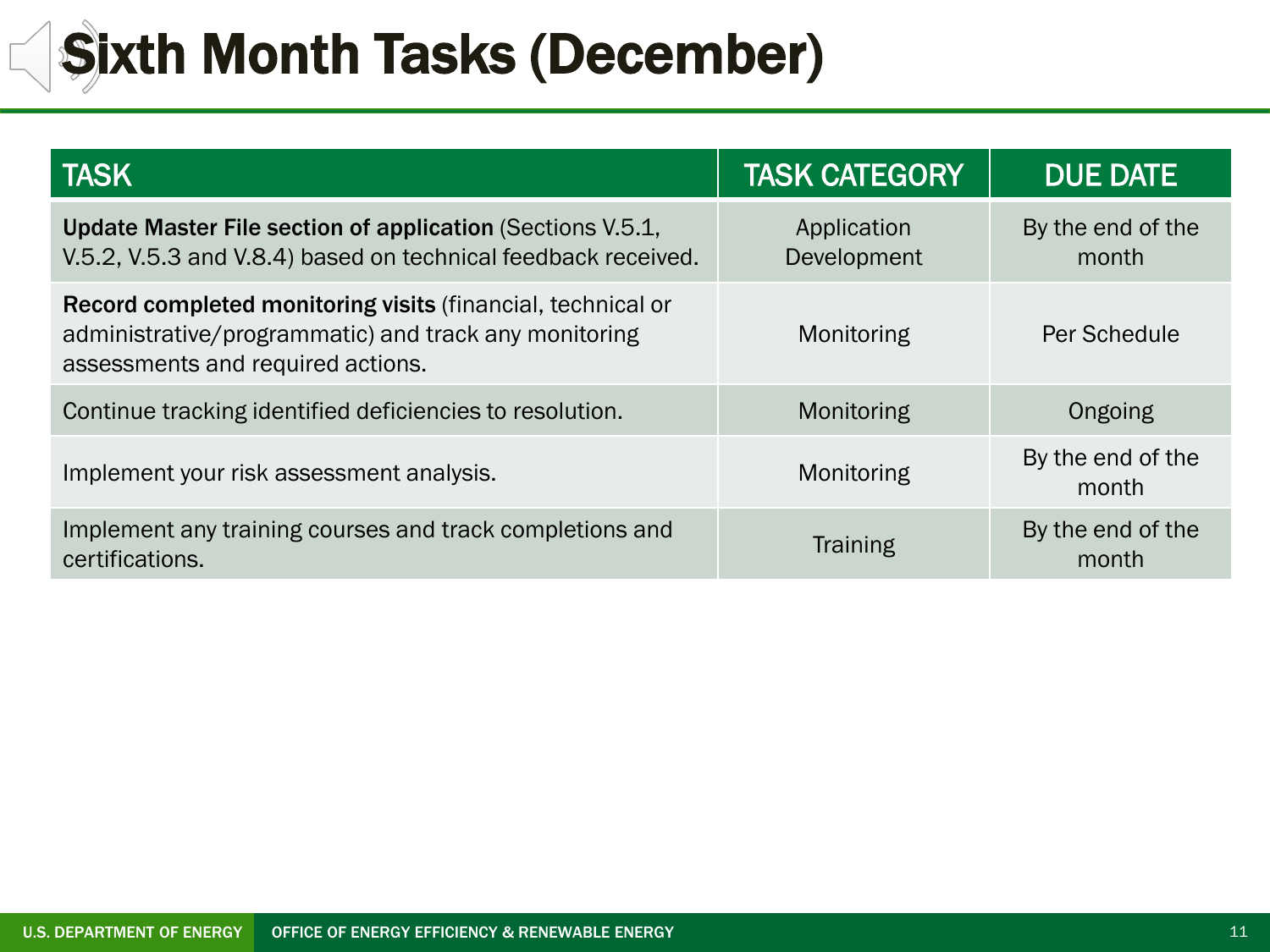### Seventh Month Tasks (January)

E

| <b>TASK</b>                                                                                                                                               | <b>TASK CATEGORY</b>                 | <b>DUE DATE</b>                         |
|-----------------------------------------------------------------------------------------------------------------------------------------------------------|--------------------------------------|-----------------------------------------|
| <b>Complete Quarterly Federal Financial Report (FFR) and</b><br><b>Quarterly Performance Report (QPR).</b>                                                | Reporting                            | 30 days after the<br>end of the quarter |
| Review spending and production benchmarks to identify<br>any potential issues. Review waiting lists and determine<br>any needed program changes.          | Application<br>Development/Reporting | By the end of the<br>month              |
| Distribute updated draft plan (redlined) to network for<br>comment/consensus.                                                                             | <b>Application Development</b>       | By the end of the<br>month              |
| Meet with PAC to discuss application package<br>development/ideas.                                                                                        | <b>Application Development</b>       | By the end of the<br>month              |
| Record completed monitoring visits (financial, technical or<br>administrative/programmatic) and track any monitoring<br>assessments and required actions. | Monitoring                           | By the end of the<br>month              |
| Ensure monitoring deficiencies are tracked to resolution<br>for previous monitoring visits.                                                               | Monitoring                           | Monthly                                 |
| Ensure monitoring reports are submitted to agencies<br>monitored 30 days after visit.                                                                     | Monitoring                           | By the end of the<br>month              |
| Implement any training courses and track completions and<br>certifications.                                                                               | <b>Training</b>                      | By the end of the<br>month              |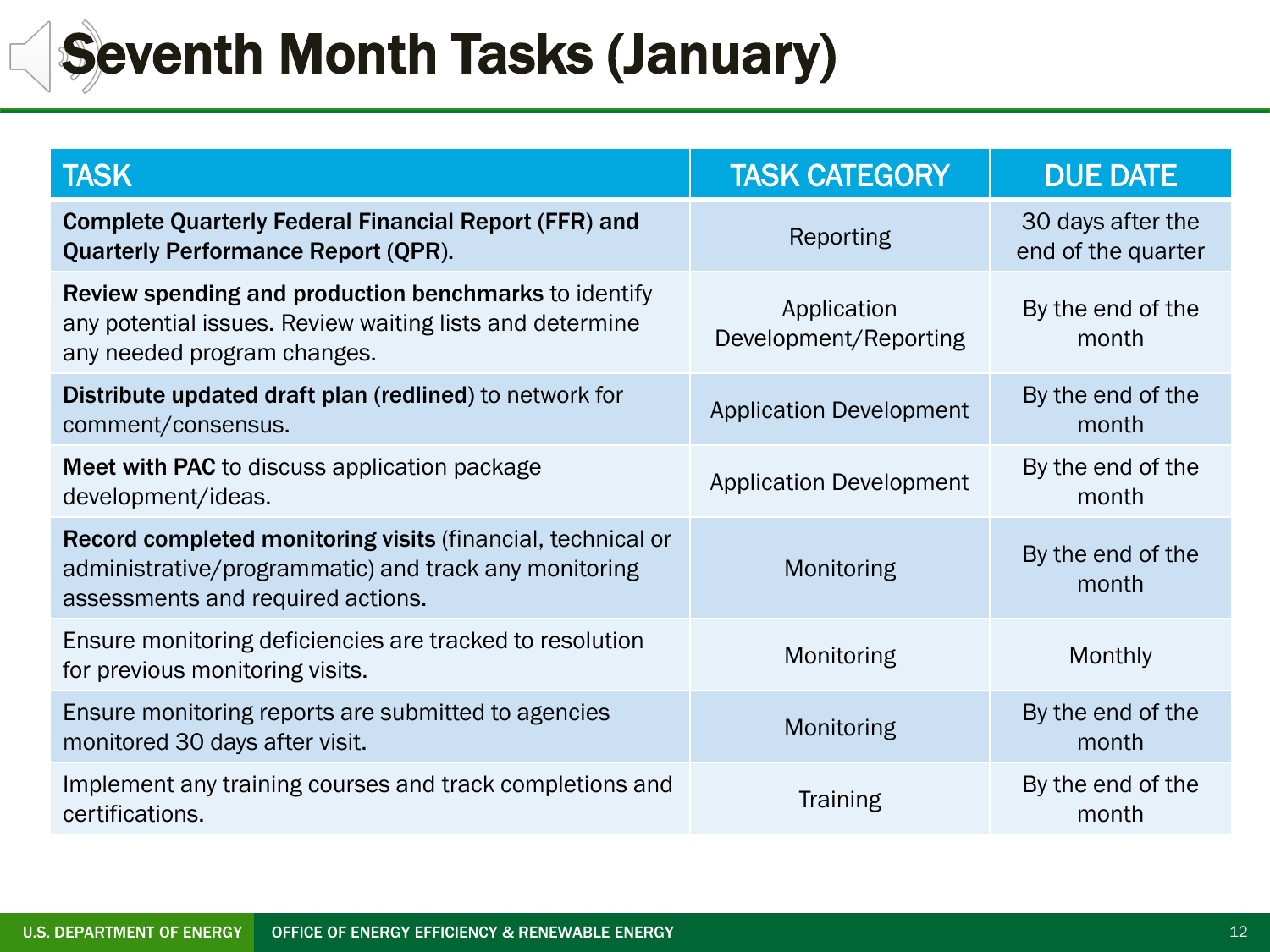#### **Eighth Month Tasks (February)**  $\overline{\phantom{a}}$

| <b>TASK</b>                                                                                                                                               | <b>TASK CATEGORY</b> | <b>DUE DATE</b>                         |
|-----------------------------------------------------------------------------------------------------------------------------------------------------------|----------------------|-----------------------------------------|
| Advertise public meeting and deadline for written comments<br>(usually 7 days after the public meeting).                                                  | Communications       | 30 days after the<br>end of the quarter |
| Record completed monitoring visits (financial, technical or<br>administrative/programmatic) and track any monitoring<br>assessments and required actions. | Monitoring           | Per schedule                            |
| Continue to track and resolve monitoring deficiencies,<br>identify trends and adherence to Corrective Action Plans.                                       | Monitoring           | End of quarter                          |
| Implement any training courses and track completions and<br>certifications.                                                                               | <b>Training</b>      | By the end of the<br>month              |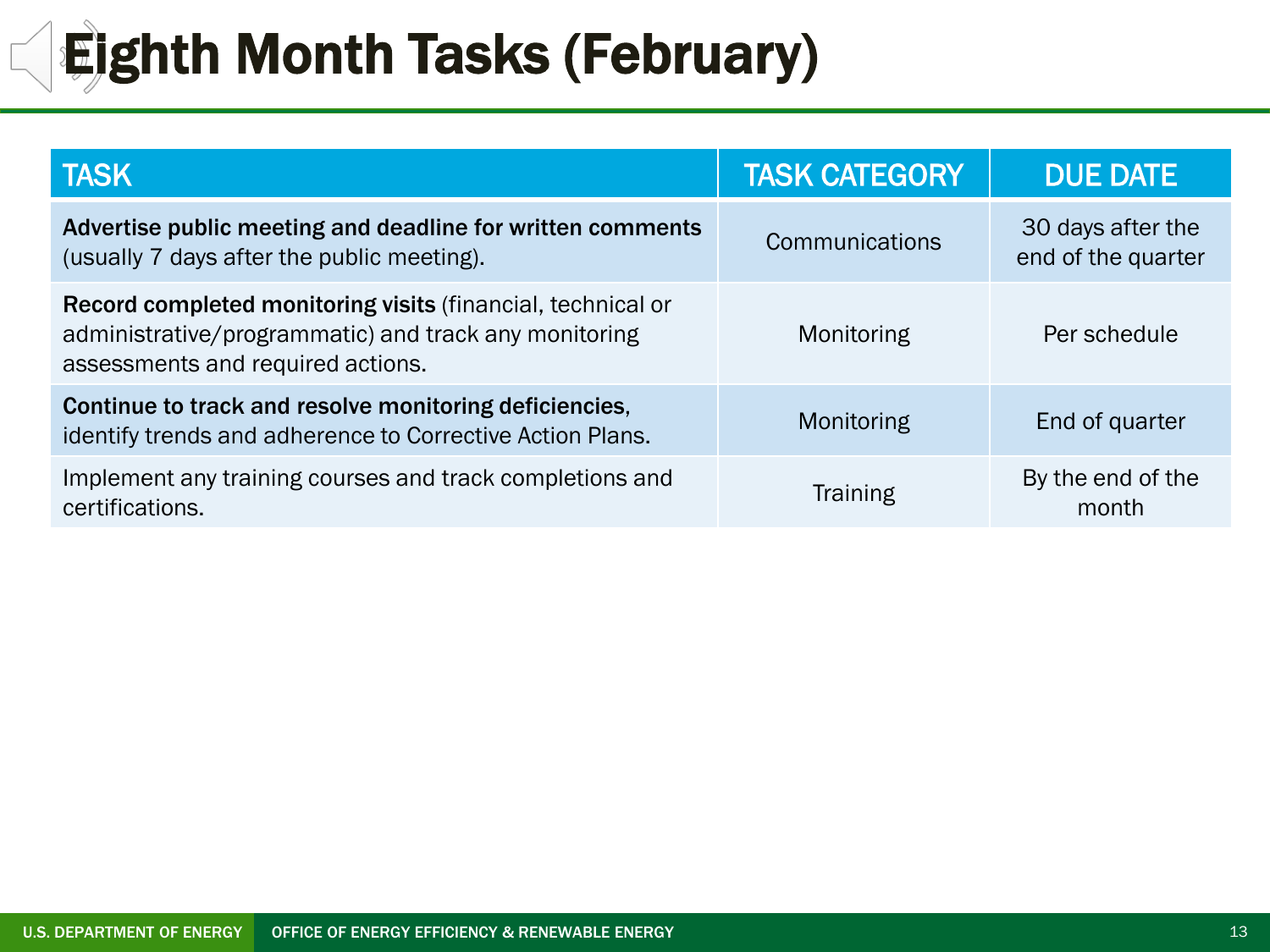## Ninth Month Tasks (March)

| <b>TASK</b>                                                                                                                                                      | <b>TASK CATEGORY</b> | <b>DUE DATE</b>            |
|------------------------------------------------------------------------------------------------------------------------------------------------------------------|----------------------|----------------------------|
| Share monitoring outcomes.                                                                                                                                       | Monitoring           | $1st$ of month             |
| Record completed monitoring visits (financial, technical or<br>administrative/programmatic) and track any monitoring<br>assessments and required actions.        | Monitoring           | By the end of the<br>month |
| Identify trends, update resolved deficiencies, ongoing<br>training and technical assistance to address deficiencies and<br>adherence to Corrective Action Plans. | Monitoring           | By the end of the<br>month |
| Implement any training courses and track completions and<br>certifications.                                                                                      | <b>Training</b>      | By the end of the<br>month |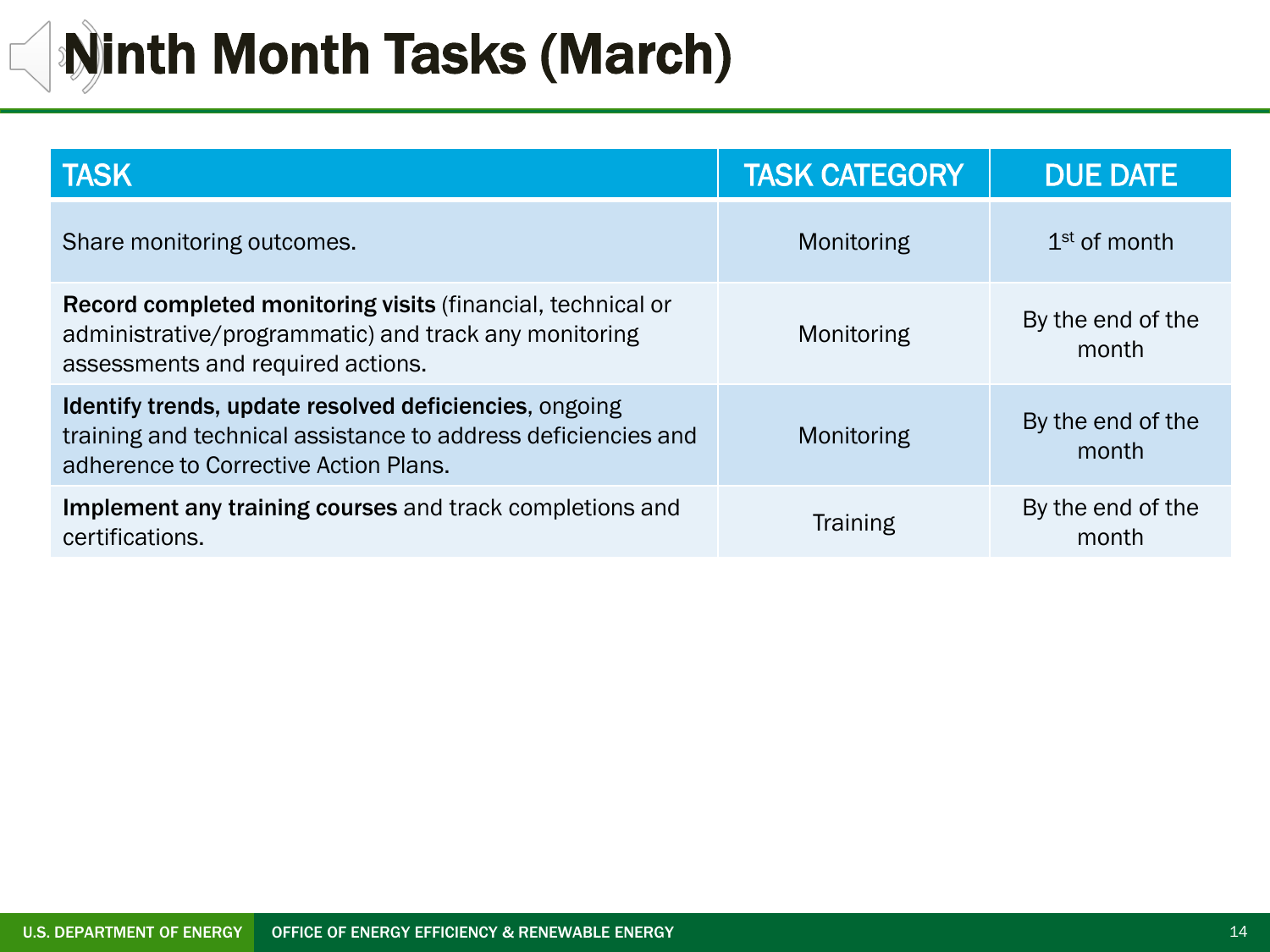## **Tenth Month Tasks (April)**

| <b>TASK</b>                                                                                                                                                                                                          | <b>TASK CATEGORY</b>                             | <b>DUE DATE</b>                                                                                                                           |
|----------------------------------------------------------------------------------------------------------------------------------------------------------------------------------------------------------------------|--------------------------------------------------|-------------------------------------------------------------------------------------------------------------------------------------------|
| <b>Complete Quarterly Federal Financial Report (FFR) and</b><br><b>Quarterly Performance Report (QPR).</b>                                                                                                           | Reporting                                        | 30 days after the end<br>of the quarter                                                                                                   |
| Review spending and production benchmarks to identify<br>any potential issues. Review waiting lists and determine any<br>needed program changes.                                                                     | Financial                                        | By the end of the<br>month                                                                                                                |
| Hold initial public hearing. Schedule second and final public<br>hearing (if necessary).                                                                                                                             | <b>Application Development</b>                   | Initial by end of<br>month - Final by end<br>of 11 <sup>th</sup> month with<br>public notice provided<br>at end of 10 <sup>th</sup> month |
| Complete public hearing transcripts.                                                                                                                                                                                 | Communications<br><b>Application Development</b> | By the end of the<br>month                                                                                                                |
| Record completed monitoring visits (financial, technical or<br>administrative/programmatic) Update monitoring schedule,<br>schedule missed trips or additional monitoring where<br>necessary.                        | Monitoring                                       | End of first week of<br>tenth month                                                                                                       |
| Review resolution of outstanding monitoring deficiencies -<br>identify opportunities for additional training or technical<br>assistance and ensure resolution of outstanding<br>deficiencies by end of $11th$ month. | Monitoring                                       | No later than end of<br>3rd week of 10th<br>month                                                                                         |
| Share final state plan for submission with Network.                                                                                                                                                                  | <b>Application Development</b>                   | By the end of the<br>month                                                                                                                |
| <b>U.S. DEPARTMENT OF ENERGY</b><br>OFFICE OF ENERGY EFFICIENCY & RENEWABLE ENERGY                                                                                                                                   |                                                  | 15                                                                                                                                        |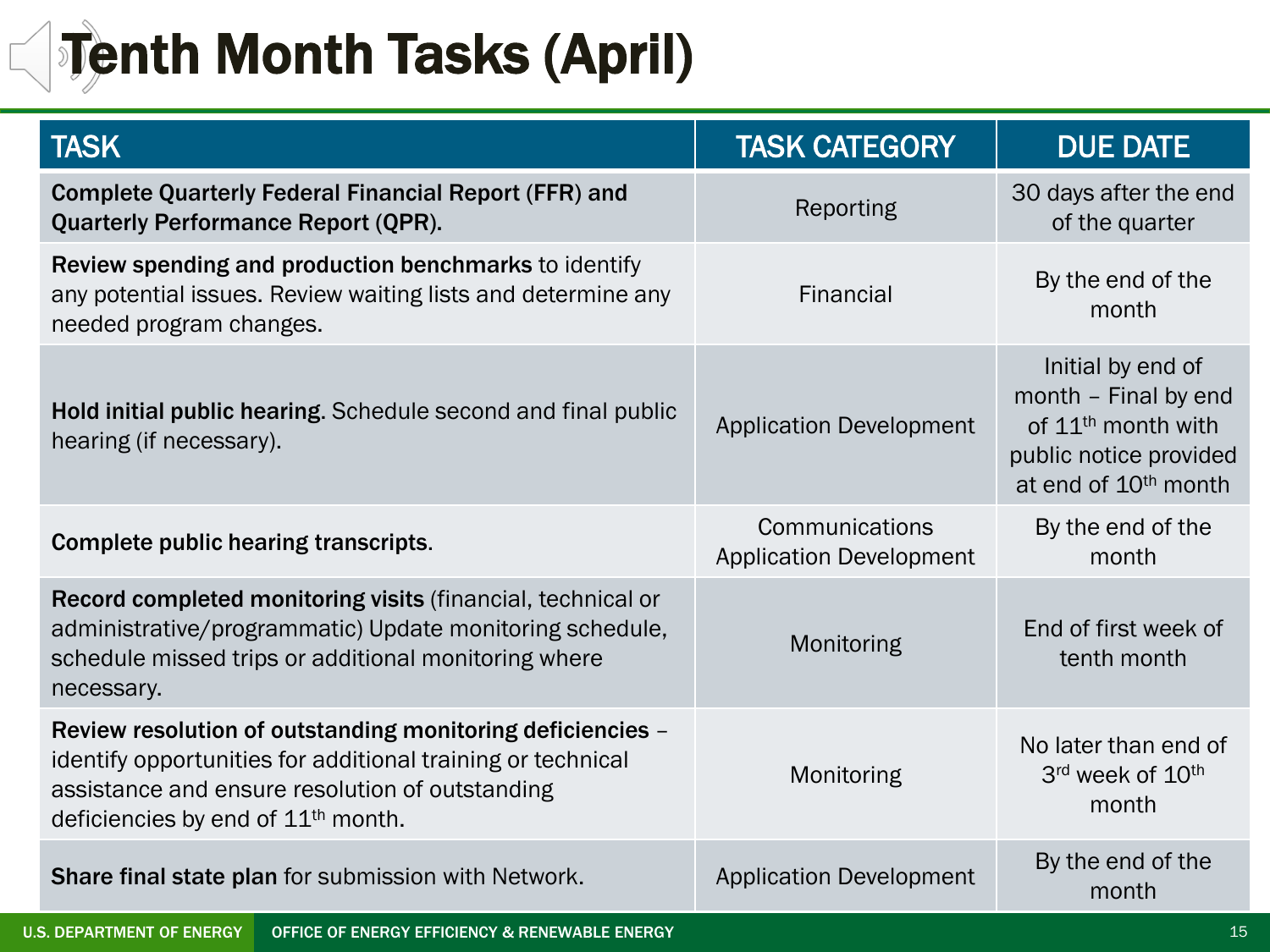### Eleventh Month Tasks (May)

 $\overline{\phantom{0}}$ 

| <b>TASK</b>                                                                                                                                                                        | <b>TASK CATEGORY</b>                                                                | <b>DUE DATE</b>                      |
|------------------------------------------------------------------------------------------------------------------------------------------------------------------------------------|-------------------------------------------------------------------------------------|--------------------------------------|
| Develop/send out Subgrantee agreements and budget.                                                                                                                                 | Financial                                                                           | No later than end of<br>$12th$ month |
| Hold meeting/trainings with Subgrantee technical staff.<br>Discuss field guides, energy audits, etc. and hold a solicit<br>needed changes from the technical audience.             | <b>Technical Materials</b>                                                          | 3 <sup>rd</sup> week of month        |
| Hold meeting with Subgrantee managers meetings.<br>Start discussions on the next state plan.<br>$\bullet$<br>Share T&TA and monitoring annual report results and the<br>QCI count. | Training & Technical<br>Assistance, Monitoring,<br><b>State Plan</b><br>Development | By the end of the<br>month           |
| <b>Complete the last monitoring visits and record required</b><br>assessments or issue Corrective Action Plans.                                                                    | Monitoring                                                                          | By the end of the<br>month           |
| Start analysis on the monitoring trends for the annual report.                                                                                                                     | Monitoring                                                                          | By the end of the<br>month           |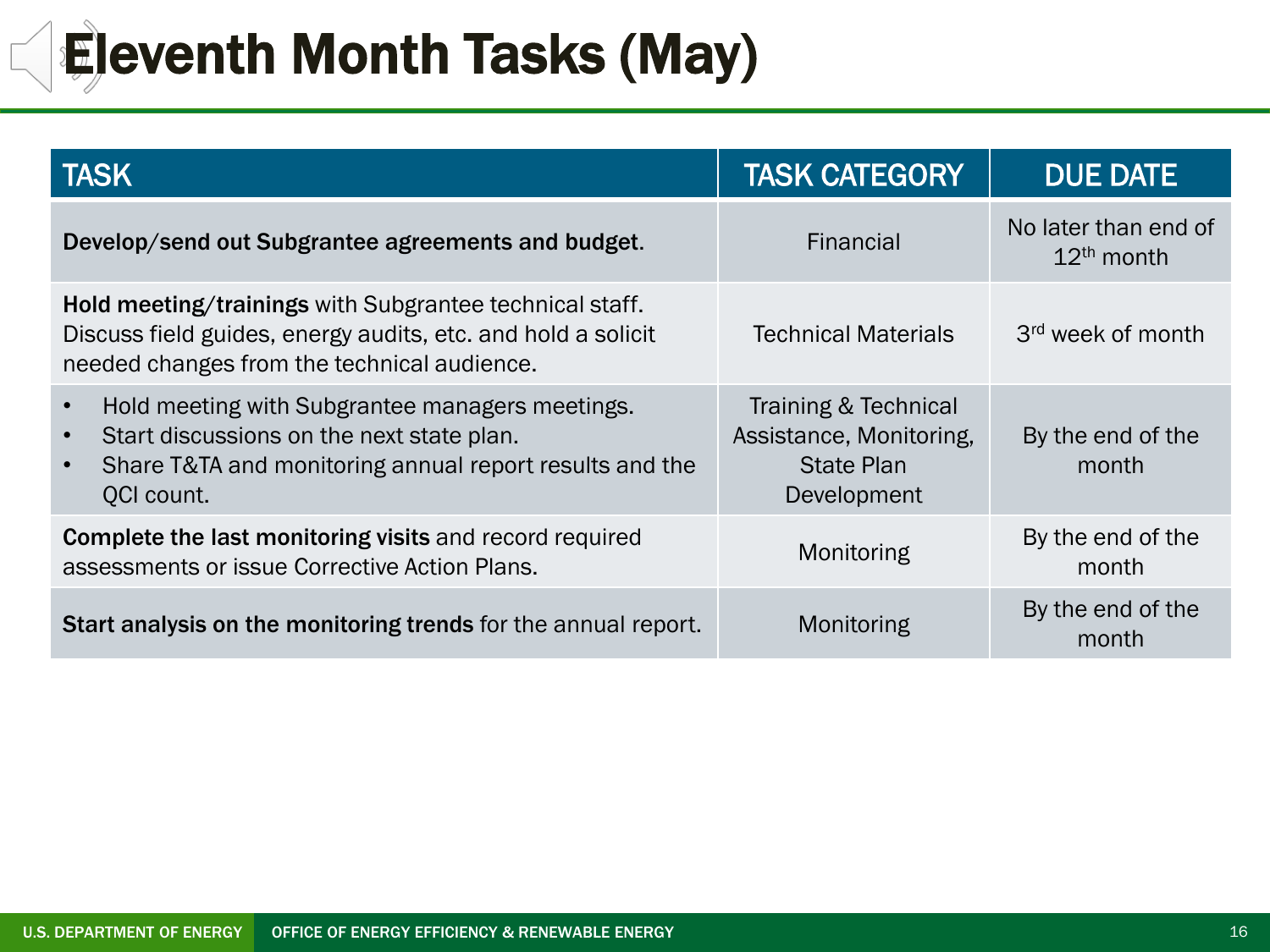### **Twelfth Month Tasks (June)**

| <b>TASK</b>                                                                                                                                   | <b>TASK CATEGORY</b>                          | <b>DUE DATE</b>                                                                      |
|-----------------------------------------------------------------------------------------------------------------------------------------------|-----------------------------------------------|--------------------------------------------------------------------------------------|
| Hold kickoff meeting for new grant.                                                                                                           | Application<br>Development/<br>Communications | 1st of this month to<br>ensure no interference<br>with quarterly report<br>submittal |
| <b>Subgrantee contracts finalized if previous year application</b><br>has been approved and funding awarded                                   | Financial                                     | $1st$ of month                                                                       |
| Technical staff review of the approved state plan.                                                                                            | Application<br>Development                    | No later than month<br>end                                                           |
| Assess ongoing spending and production to identify any<br>potential issues. Review waiting lists and determine any<br>needed program changes. | Application<br>Development/<br>Communications | By the end of the<br>month                                                           |
| Complete the analysis of the monitoring trends.                                                                                               | Monitoring                                    | By the end of the<br>month                                                           |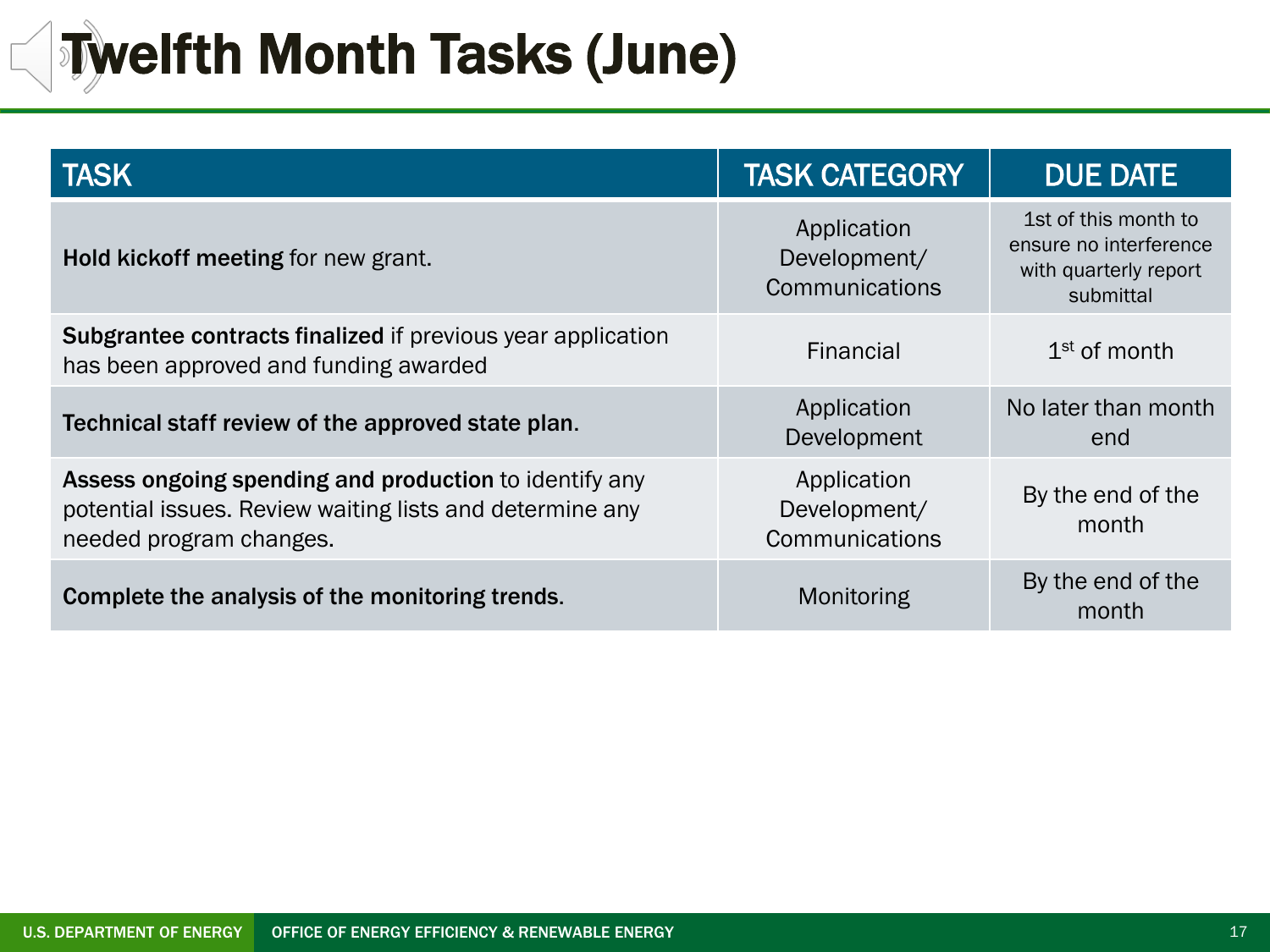### Quarterly View – Weatherization Planning Cycle